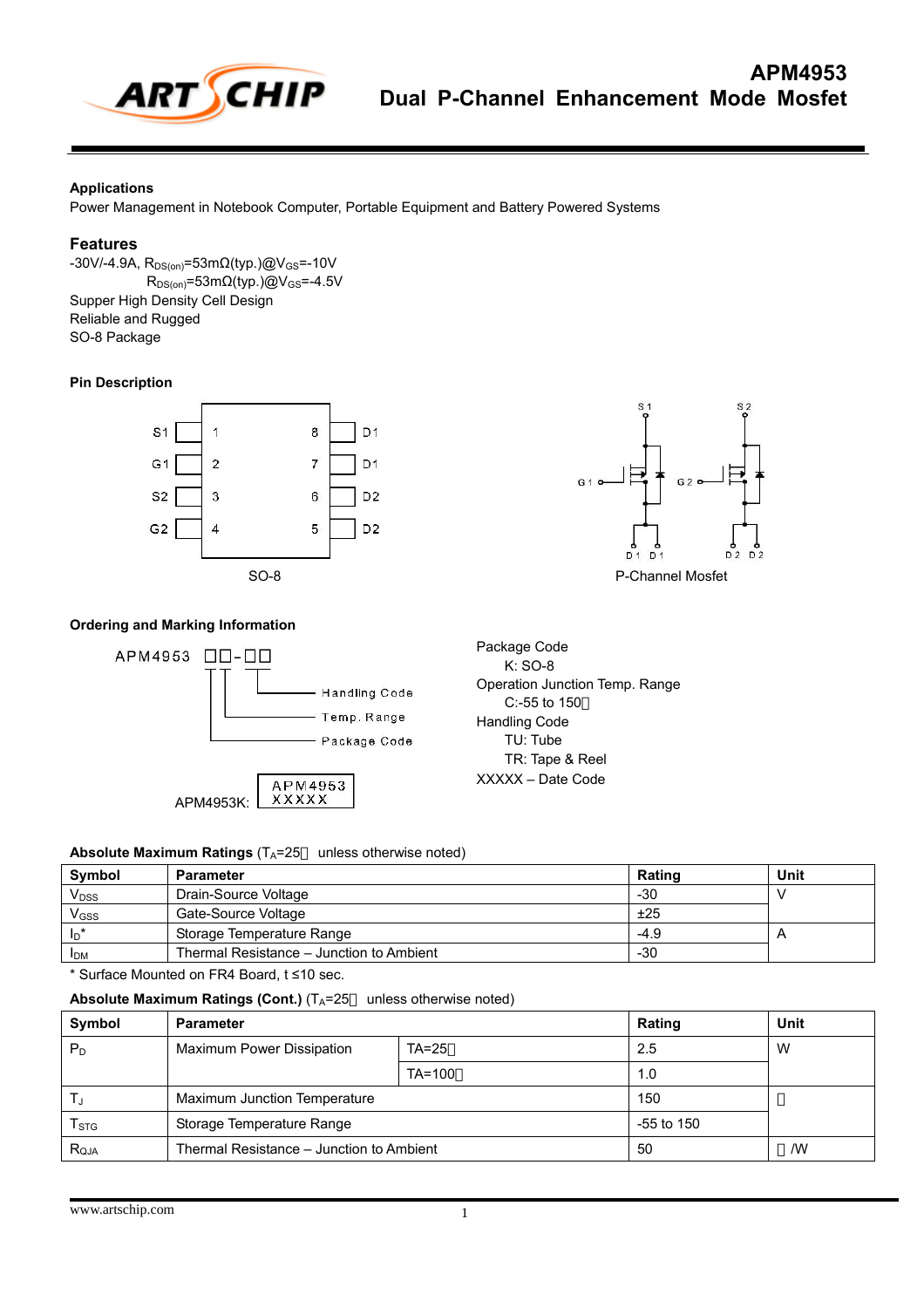

# **Electrical Characteristics** (T<sub>A</sub>=25 unless otherwise noted)

| Symbol                     | <b>Parameter</b>                | <b>Test Condition</b>                                |       | APM4953        |            |           |
|----------------------------|---------------------------------|------------------------------------------------------|-------|----------------|------------|-----------|
|                            |                                 |                                                      | Min.  | Typa.          | <b>Max</b> |           |
| <b>Static</b>              |                                 |                                                      |       |                |            |           |
| <b>BV</b> <sub>DSS</sub>   | Drain-Source Breakdown Voltage  | $V_{GS}$ =0V, $I_{DS}$ =-250µA                       | $-30$ |                |            | $\vee$    |
| $I_{DSS}$                  | Zero Gate Voltage Drain Current | $V_{DS}$ =-24V, $V_{GS}$ =0V                         |       |                | $-1$       | μA        |
| $V_{GS(th)}$               | Gate Threshold Voltage          | $V_{GS} = V_{GS}$ , $I_{DS} = -250 \mu A$            | $-1$  | $-1.5$         | $-2$       | $\vee$    |
| <b>I</b> GSS               | Gate Leakage Current            | $V$ <sub>GS</sub> = $\pm$ 25V. $V_{DS}$ =0V          |       |                | ±100       | nA        |
| $R_{DS(ON)}$               | Drain-Source On-state           | $V_{GS}$ =-10V, $I_{DS}$ =-4.9A                      |       | 53             | 60         | $m\Omega$ |
|                            | Resistance <sup>b</sup>         | $V_{GS} = -4.5V$ , $I_{DS} = -3.6A$                  |       | 80             | 95         |           |
| $V_{SD}$                   | Diode Forward Voltage b         | $I_{SD} = -1.7A$ , $V_{GS} = 0V$                     |       | $-0.7$         | $-1.3$     | $\vee$    |
| <b>Dynamic<sup>a</sup></b> |                                 |                                                      |       |                |            |           |
| Qg                         | <b>Total Gate Charge</b>        | $V_{DS} = -15V$ . $I_{GS} = -10V$                    |       | 22.3           | 29         | nC        |
| Qgs                        | Gate-Source Charge              | $In=-4.6A$                                           |       | 4.65           |            |           |
| Qgd                        | Gate-Drain Charge               |                                                      |       | $\overline{2}$ |            |           |
| $td($ on $)$               | Turn-on Delay Time              | $V_{DD}$ =-15V. I <sub>D</sub> =-2A.                 |       | 10             | 18         | ns        |
| Tr                         | Turn-on Rise Time               | $V_{\text{GEN}} = -10V$ , R <sub>G</sub> =6 $\Omega$ |       | 15             | 20         |           |
| $t_{d(OFF)}$               | Turn-off Delay Time             | $RL = 7.5Q$                                          |       | 22             | 38         |           |
| <b>Tf</b>                  | <b>Turn-off Fall Time</b>       |                                                      |       | 15             | 25         |           |
| Ciss                       | Input Capacitance               | $V_{GS} = 0V$                                        |       | 1260           |            | pF        |
| Coss                       | Output Capacitance              | $V_{DS} = -25V$                                      |       | 340            |            |           |
| <b>Crss</b>                | Reverse Transfer Capacitance    | Frequency=1.0MHz                                     |       | 220            |            |           |

**Notes** 

a: Pulse test; pulse width ≤300µs, duty cycle ≤2%

b: Guaranteed by design, not subject to production testing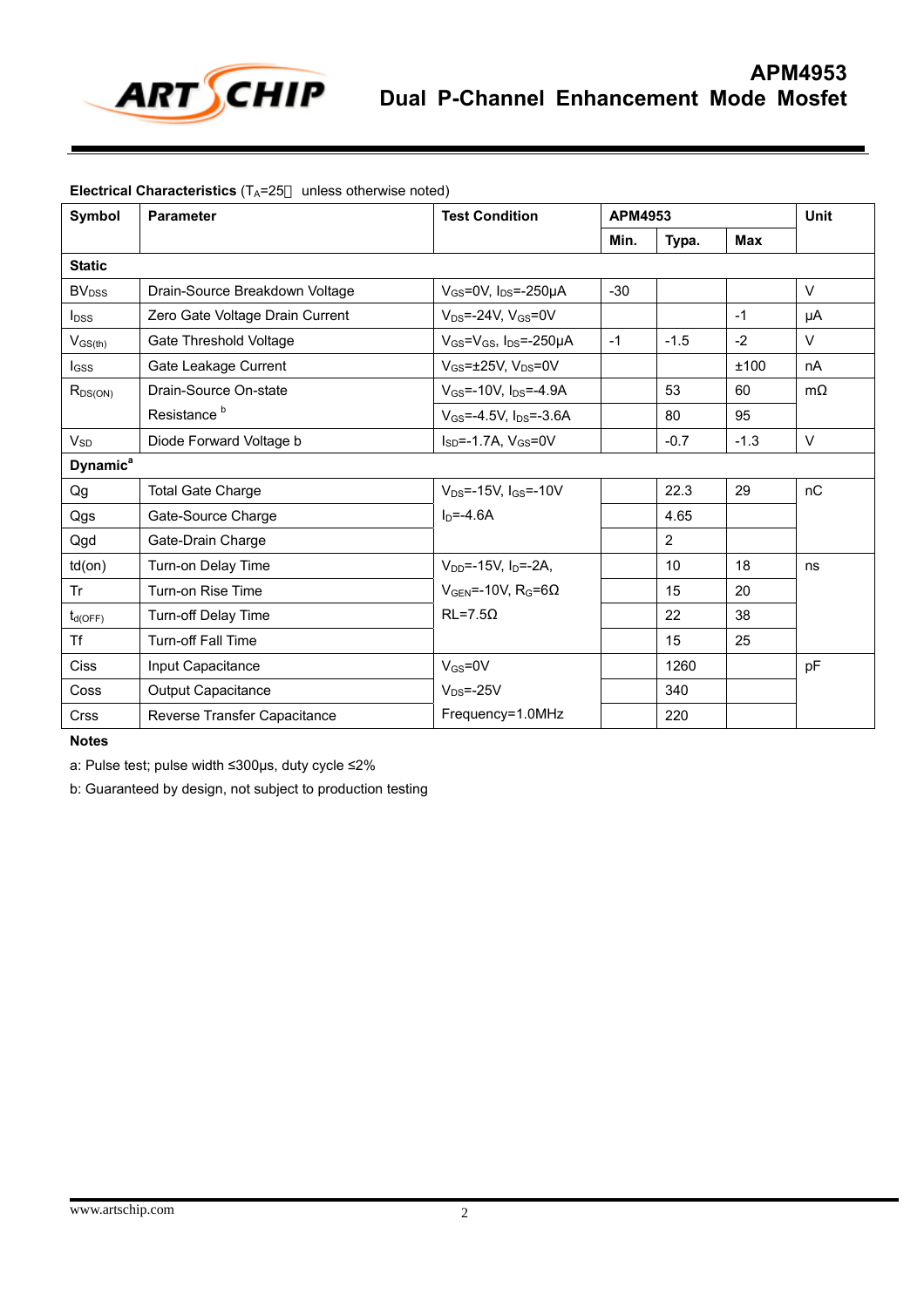

## **Typical Characteristics**



Threshold Voltage vs. Junction Temperature





On-Resistance vs. Drain Current



On-Resistance Vs. Junction Temperature

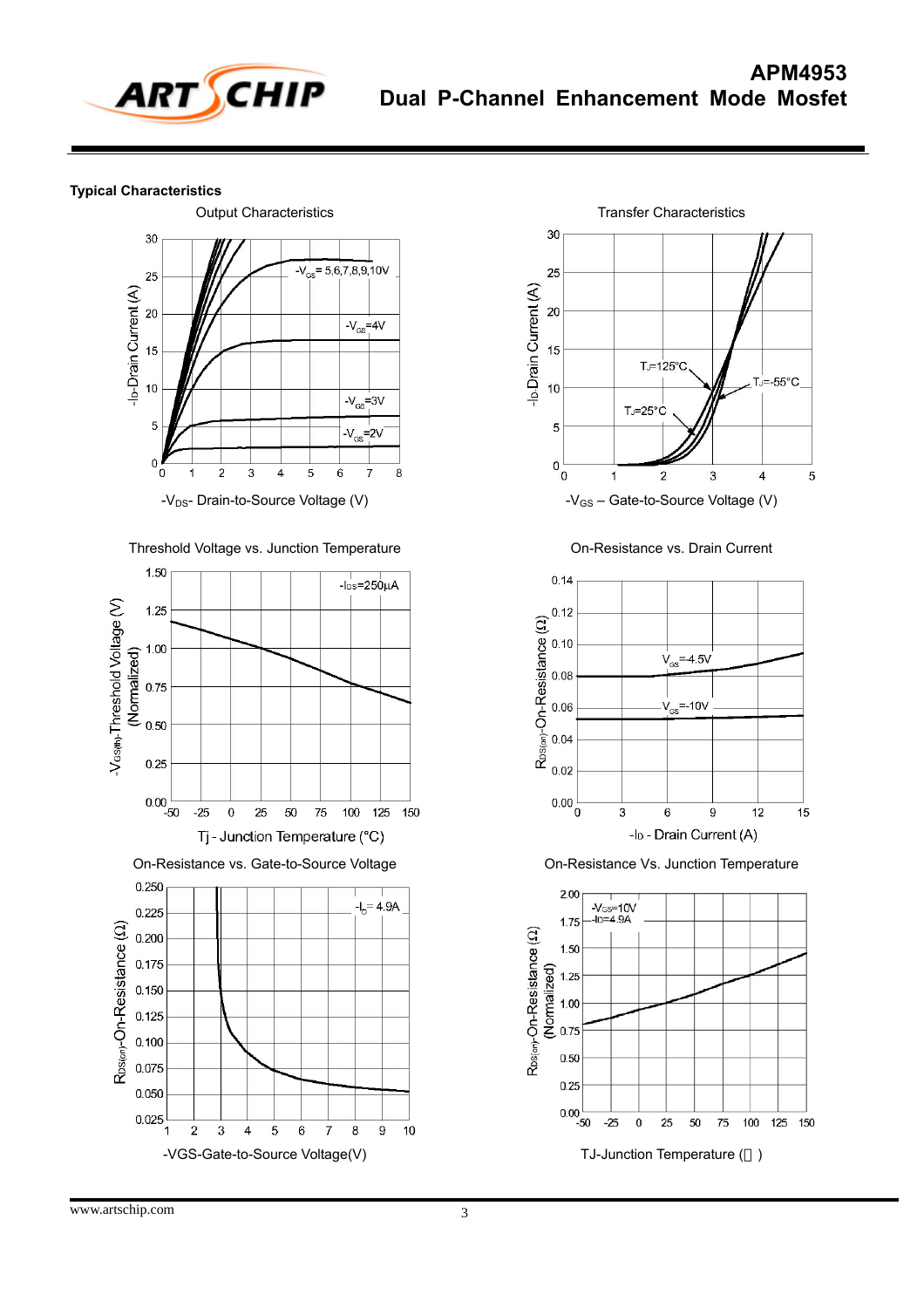

**Typical Characteristics (Cont.)** 





**Normalized Thermal Transient Impedance, Junction to Ambient** 

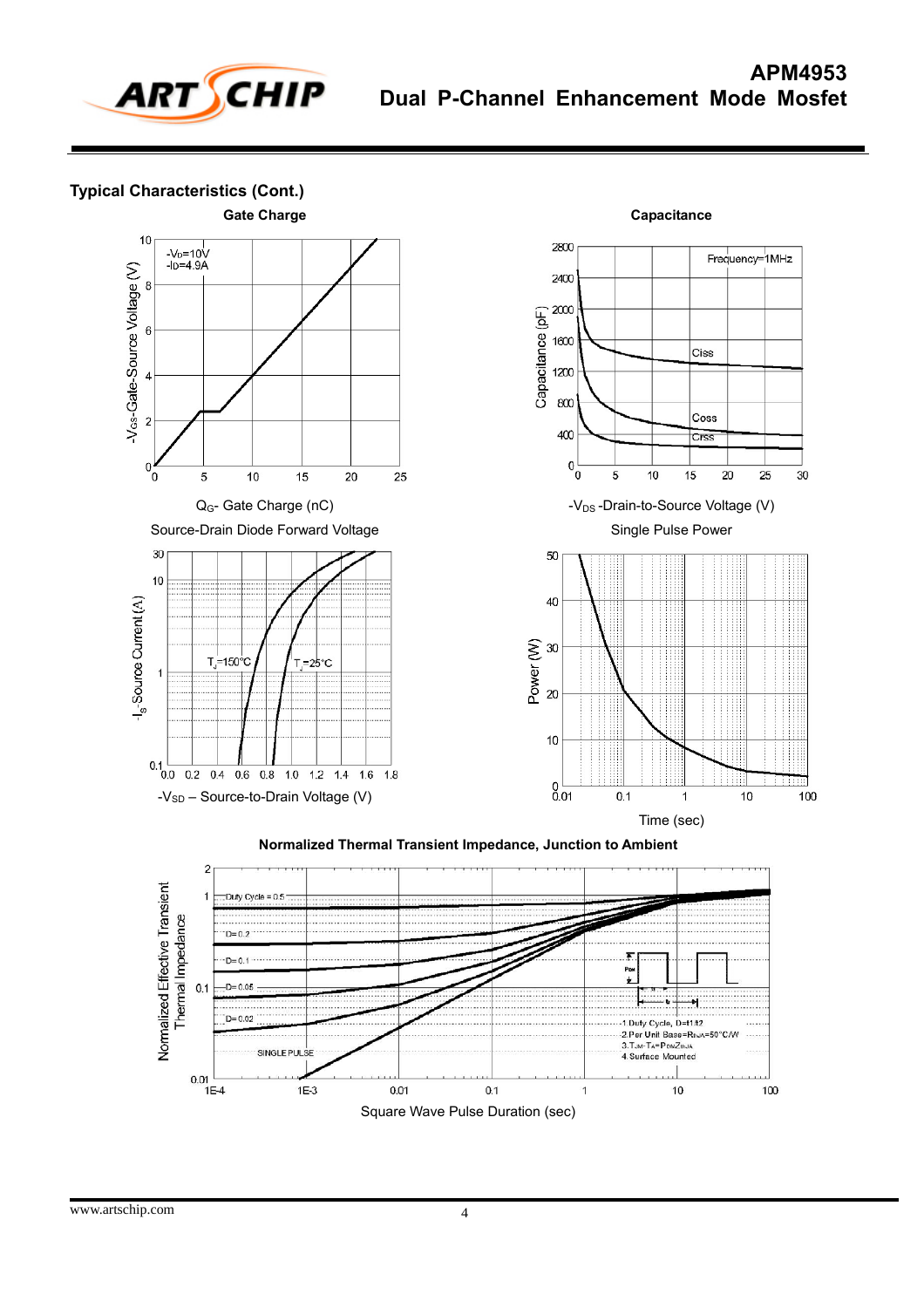

# **Packaging Information**

SOP-8 pin (Reference JEDEC Registration MS-012)



| <b>Dim</b>     | <b>Millimeters</b> |      |       | <b>Inches</b> |
|----------------|--------------------|------|-------|---------------|
|                | Min.               | Max. | Min.  | Max.          |
| A              | 1.35               | 1.75 | 0.053 | 0.069         |
| A <sub>1</sub> | 0.10               | 0.25 | 0.004 | 0.010         |
| D              | 4.80               | 5.00 | 0.189 | 0.197         |
| E              | 3.80               | 4.00 | 0.150 | 0.157         |
| H              | 5.80               | 6.20 | 0.228 | 0.244         |
|                | 0.40               | 1.27 | 0.016 | 0.050         |
| e1             | 0.33               | 0.51 | 0.013 | 0.020         |
| e <sub>2</sub> | 1.27BSC            |      |       | 0.50BSC       |
| Ф1             | $8^\circ$          |      |       | $8^\circ$     |

### **Physical Specifications**

| Terminal Material  | <sup>1</sup> Solder-Plated Copper (Solder Material: 90/10 or 63/37 SnPb) |
|--------------------|--------------------------------------------------------------------------|
| Lead Solderability | Meets EIA Specification RS186-91, ANSI/J-STD-002 Category 3.             |

Reflow Condition (IR/Convection or VPR Reflow)

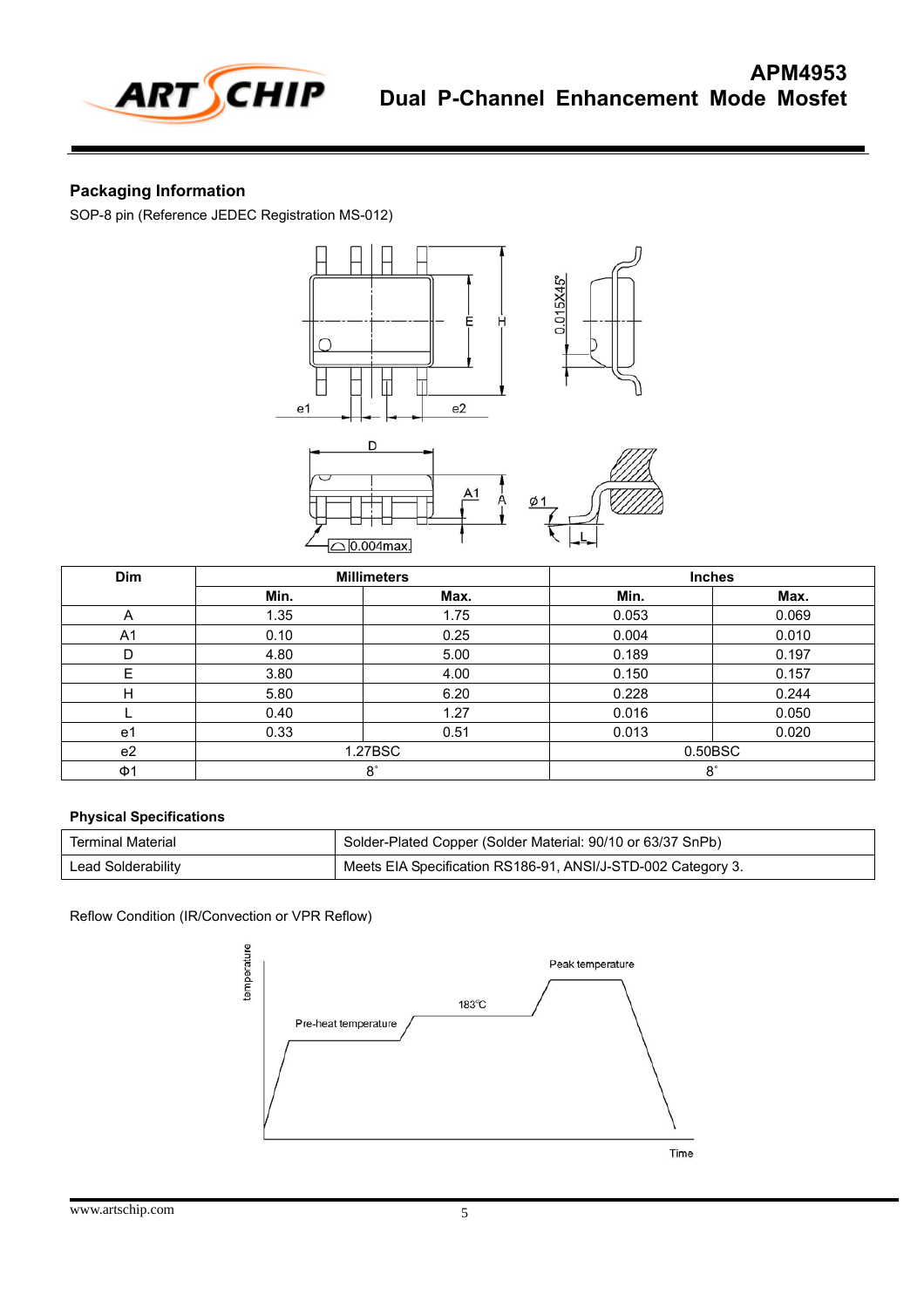

#### **Classification Reflow Profiles**

|                                          | <b>Convection or IR/Convection</b> | <b>VPR</b>                |
|------------------------------------------|------------------------------------|---------------------------|
| Average ramp-up rate (183 to Peak)       | /second max.<br>3                  | /second max.<br>10        |
| Preheat temperature 125 ±25              | 120 seconds max                    |                           |
| Temperature maintained above 183         | 60-150 seconds                     |                           |
| Time within 5 of actual peak temperature | 10-20 seconds                      | 60 seconds                |
| Peak temperature range                   | $220 + 5/-0$ or $235 + 5/-0$       | $215-219$ or $235 + 5/-0$ |
| Ramp-down rate                           | /second max.<br>6                  | /second max.<br>10        |
| Time 25 to peak temperature              | 6 minutes max.                     |                           |

### **Package Reflow Conditions**

| Pkg. thickness ≥2.5mm<br>And all bgas | Pkg. thickness $\leq$ 2.5mm and pkg.   Pkg. thickness $\leq$ 2.5mm and pkg.<br>volume $\geq$ 350mm <sup>3</sup> | Volume < 350mm <sup>3</sup> |
|---------------------------------------|-----------------------------------------------------------------------------------------------------------------|-----------------------------|
| Convection $220 + 5/-0$               |                                                                                                                 | Convection $235 + 5/-0$     |
| VPR 215-219                           |                                                                                                                 | $VPR$ 235 +5/-0             |
| $IR/Convection 220 +5/-0$             |                                                                                                                 | $IR/Convection 235 + 5/-0$  |

## **Reliability test program**

| <b>Test item</b>     | Method              | <b>Description</b>                 |
|----------------------|---------------------|------------------------------------|
| <b>SOLDERABILITY</b> | MIL-STD-883D-2003   | 245<br>. 5 SEC                     |
| <b>HOLT</b>          | MIL-STD 883D-1005.7 | 1000 Hrs Bias @ 125                |
| <b>PCT</b>           | JESD-22-B. A102     | 168 Hrs. 100% RH.121               |
| <b>TST</b>           | MIL-STD 883D-1011.9 | -65<br>$~\sim$ 150<br>. 200 Cycles |

### **Carrier Tape & Reel Dimensions**